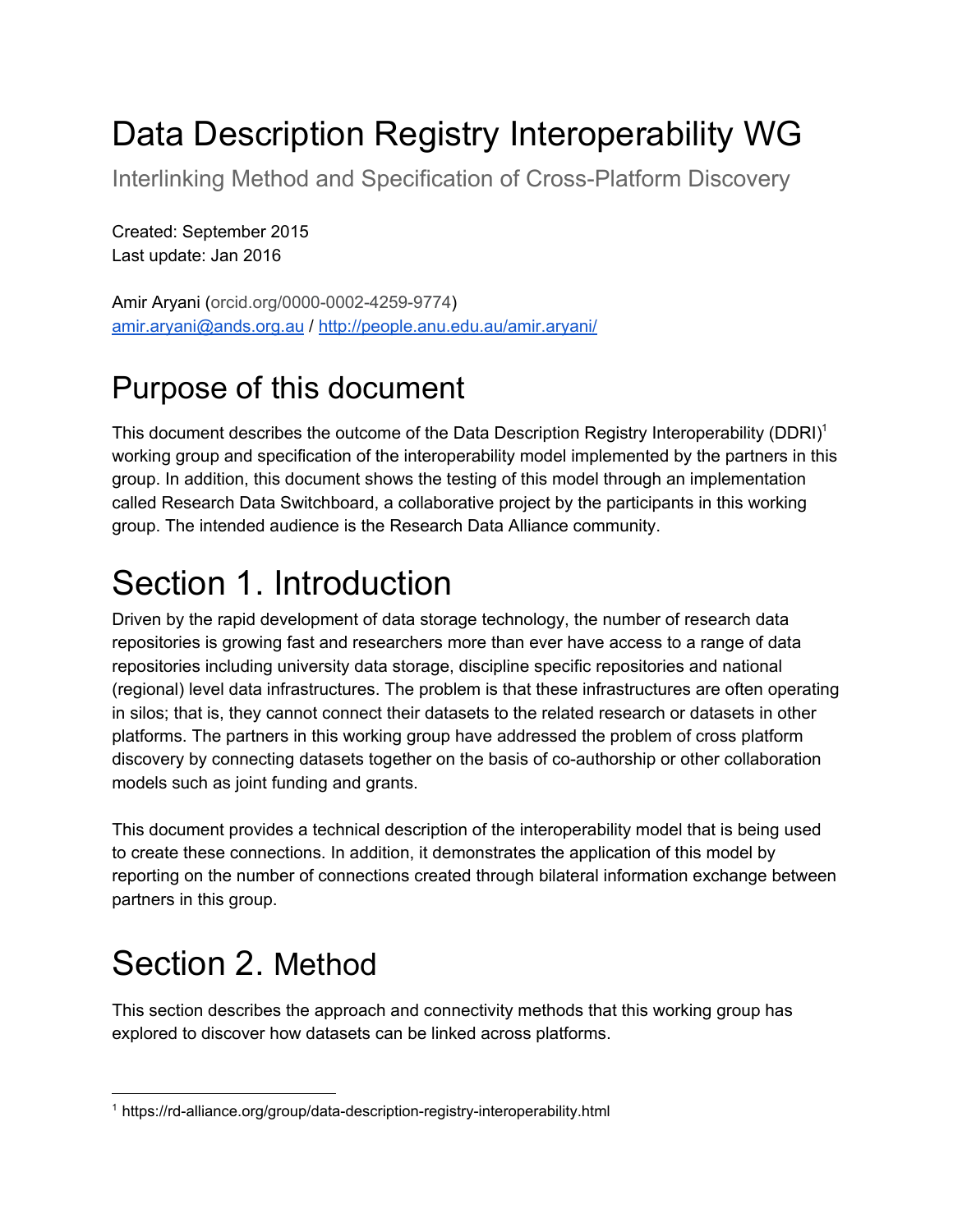Note: In the context of this section, a *node* is a dataset (*D*), publication (*P*), researcher (*R*) or grant (*G*), and a *relation* (*[:RelationLabel]*) is a connection between two nodes that has been identified in the metadata of a repository or registry.

**Connecting DOI:**DOI for publications and datasets has been linked across multiple registries where a node had the DOI as an identifier or citation element. The following is the most common connections that we have identified as useful through linking DOIs

$$
\begin{array}{ll}\n0 & D_1 \rightarrow P_1 \\
0 & D_1 \rightarrow P_1 \rightarrow D_2 \\
0 & D_1 \rightarrow D_2 \rightarrow P_1\n\end{array}
$$

**KnownAs relations:** In order to identify and aggregate duplicated datasets and publication, we recommend connecting the nodes that have the same URL with the relationship type KnownAs. In this exercise DOIs are transformed to resolvable URLs and included in building KnownAs relationships. The following are three main relations that can be derived from this process:

$$
\circ \quad D_1\text{-}[:\textsf{KnownAs}]\to D_2
$$

$$
\circ \quad P_1\text{-}[:KnownAs] \rightarrow P_2
$$

○ *G<sup>1</sup> [:KnownAs]→ G<sup>2</sup>*

**Co-Authorship:** In order to connect datasets by co-authorship we recommend exploring two possible sources of information, ORCID and Google Search. ORCID enables link nodes to be linked where they are connected by an ORCID author identifier, and Google Search enables nodes to be linked where the title of the nodes has been presented in the content of the researcher page. The following relationships shows the most common connectivity between datasets where they are linked by a researcher.

\n- $$
D_1 \rightarrow R_1 \rightarrow D_2
$$
\n- $D_1 \rightarrow R_1 \rightarrow P_1 \rightarrow D_2$  (also  $D_1 \rightarrow P_1 \rightarrow R_1 \rightarrow D_2$ )
\n- $D_1 \rightarrow P_1 \rightarrow R_1 \rightarrow P_2 \rightarrow D_2$
\n

**Co-Funded Projects:** One form of relation between datasets is through grants and co-funded research projects.

$$
\circ\quad D_{\scriptscriptstyle 1} \to G_{\scriptscriptstyle 1} {\to} D_{\scriptscriptstyle 2}
$$

In addition, grants can connect datasets by multiple degrees of separation via researcher (grant participants) and publications. Please note that these relations do not represent causality, instead they suggest semantic and contextual relationship. The following shows three examples of such relations:

$$
\begin{array}{ll} \circ & D_1 \rightarrow P_1 \rightarrow G_1 \rightarrow D_2 \\ \circ & D_1 \rightarrow G_1 \rightarrow R_1 \rightarrow D_2 \end{array}
$$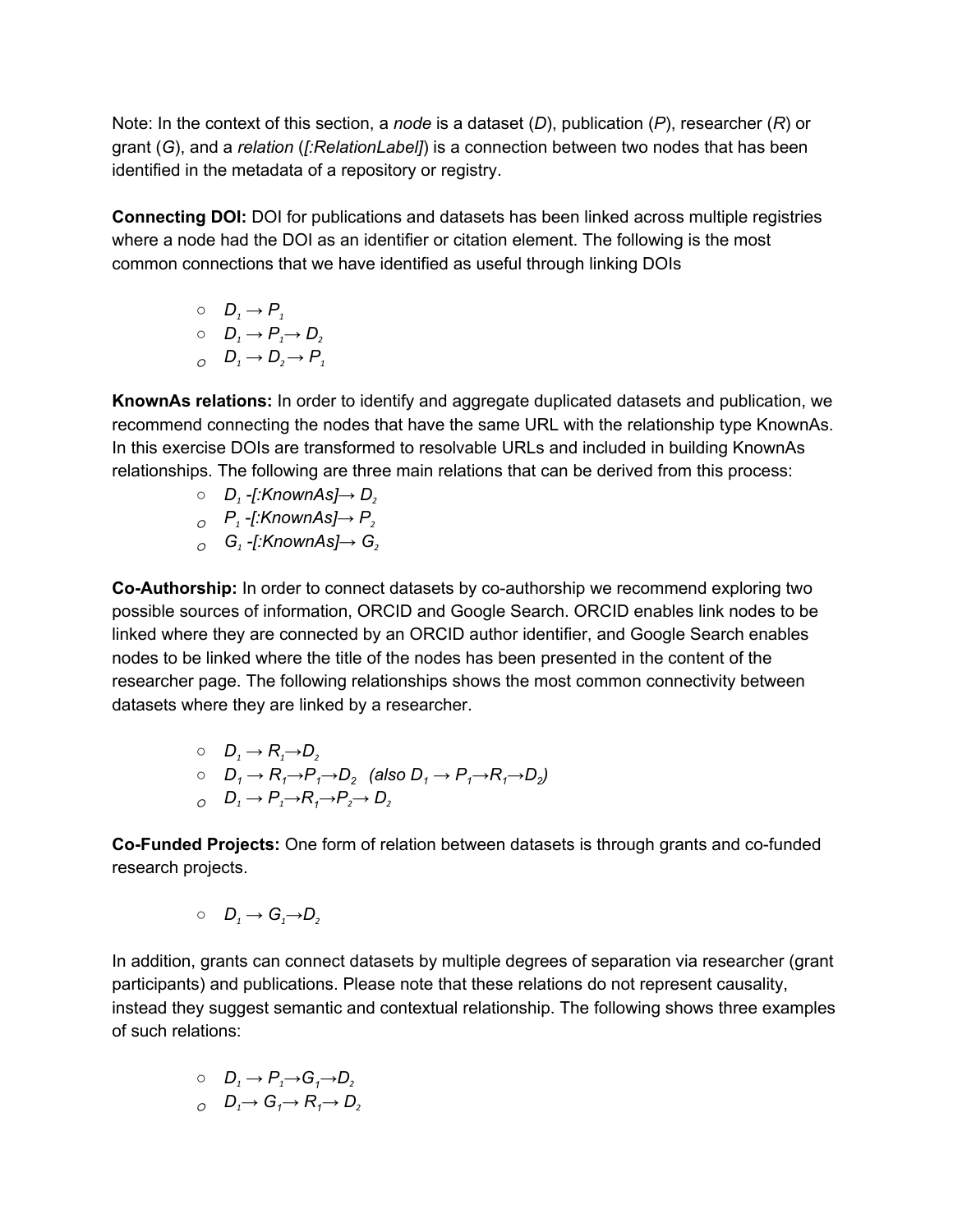### Section 3. Metadata Model

The input sources that are useful for our recommended approach contain heterogeneous metadata including DC, MODS/MET, MARC21, RIF-CS, etc. In order to make the nodes connectable we recommend applying a harmonisation process where a minimum metadata has been extracted from all sources into a simple and unified set of properties for each node. The following is the expected resulting list of properties for each node. Please note that:

- [M] properties must exists
- [O] Optional
- [I] properties should be indexed for quick search
- [L] properties must have lowercase value
- [C] properties have constant value
- N/A: not applicable
- all properties' names are lowercase

| <b>Name</b>          | comment                                                                                                                           | <b>Publication</b> | <b>Dataset</b> | Grant        | Researcher   |
|----------------------|-----------------------------------------------------------------------------------------------------------------------------------|--------------------|----------------|--------------|--------------|
| key                  | A URL to the object or landing page without<br>http://www.<br>If an object has no URL then we do need to<br>put it in this graph. | [M,I,L]            | [M, I, L]      | [M, I, L]    | [M,I,L]      |
| title                | for Web:Researchers we use dc.title                                                                                               | [M, I]             | [M, I]         | [M, I]       | [O,I]        |
| authors              | array of authors, or investigators (for grants)                                                                                   | [M]                | [O]            | [M]          | N/A          |
| initials             |                                                                                                                                   | N/A                | N/A            | N/A          | [O,I]        |
| first name           |                                                                                                                                   | N/A                | N/A            | N/A          | [O,I]        |
| last_name            |                                                                                                                                   | N/A                | N/A            | N/A          | [O,I]        |
| full name            | remove the title ("Dr. Mr. Mrs") from the full<br>name. DC. Title can be used to populate this<br>field.                          | N/A                | N/A            | N/A          | [M, I]       |
| node_type            | publication, dataset, grant, researcher,<br>institution                                                                           | [C, M, I, L]       | [C, M, I, L]   | [C, M, I, L] | [C, M, I, L] |
| publicaiton t<br>ype | paper, book                                                                                                                       | [C, M, I, L]       | N/A            | N/A          | N/A          |
| date                 | universal date and time. Publication date for<br>datasets and papers and awarded (or start)<br>date for grants.                   | [M, I]             | [O,I]          | $[M, I]^2$   | N/A          |

<sup>&</sup>lt;sup>2</sup>Publication\_date for grants is the date that grant is awarded, if not available then grant start date should be used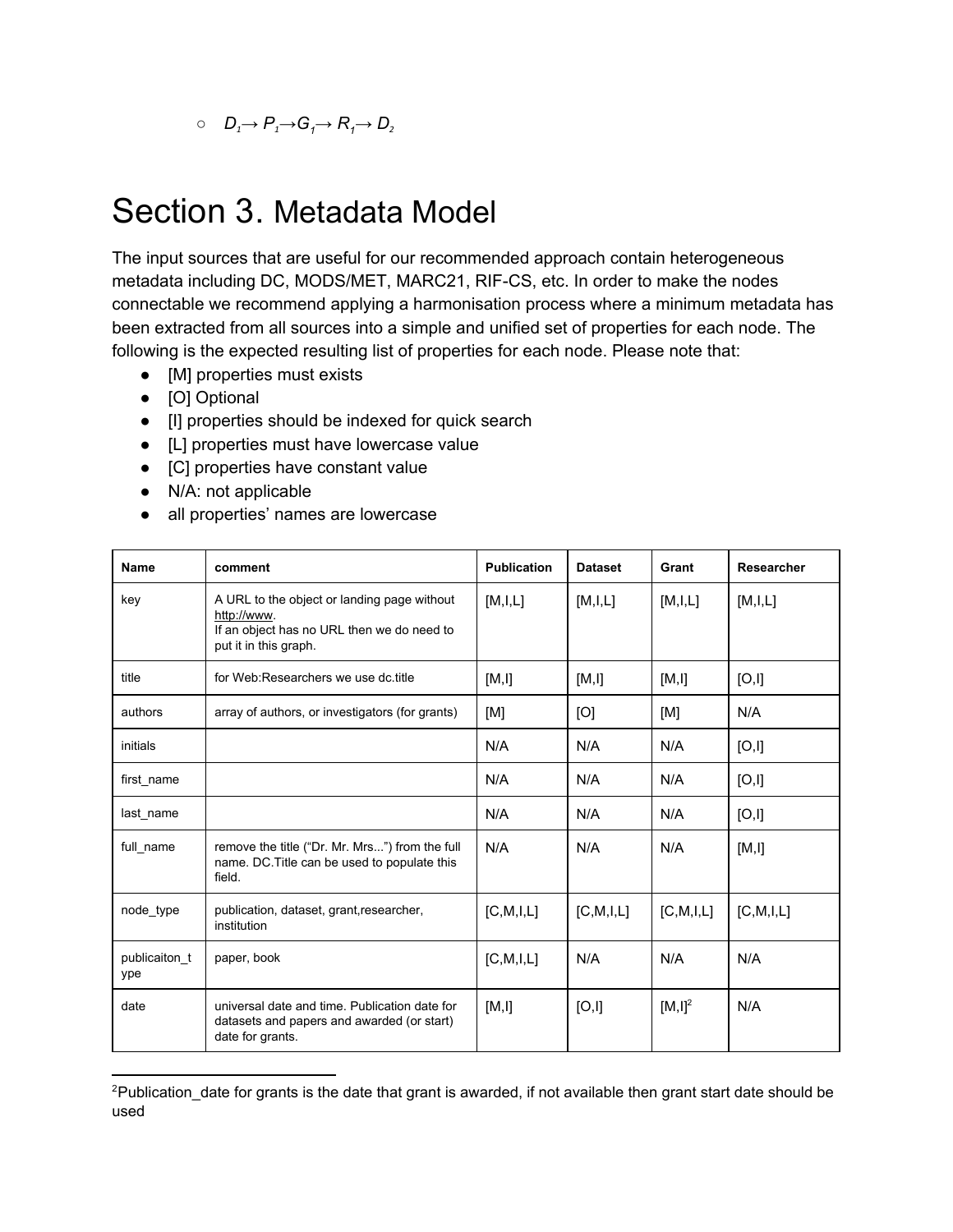| node_source      | Array of sources including Dryad, RDA,<br>CrossRef, ORCID, Scopus, Web, CERN,<br>figshare                                                | [C, M, I, L] | [C, M, I, L] | [C, M, I, L] | [C, M, I, L]  |
|------------------|------------------------------------------------------------------------------------------------------------------------------------------|--------------|--------------|--------------|---------------|
| nla              | national library of australia identifier.                                                                                                | N/A          | N/A          | N/A          | [O,I,L]       |
| doi              | remove 'doi' from the value                                                                                                              | [O,I,L]      | [O,I,L]      | N/A          | N/A           |
| orcid            | formatted like 0000-0002-1825-0097 and<br>not like a URL                                                                                 | N/A          | N/A          | N/A          | [O,I,L]       |
| isni             | some ORCID records might have isni<br>number, format of isni is the same as ORCID                                                        | N/A          | N/A          | N/A          | [O,I,L]       |
| isbn             | only for books                                                                                                                           | [O,I]        | N/A          | N/A          | N/A           |
| purl             | remove Http://www.                                                                                                                       | N/A          | N/A          | $[O,I,L]^3$  | N/A           |
| grant numbe<br>r |                                                                                                                                          | N/A          | N/A          | $[M,I,L]^4$  | N/A           |
| for_codes        | Array of Field of Research codes. List<br>available at<br>http://www.abs.gov.au/ausstats/abs@.nsf/0/6<br>BB427AB9696C225CA2574180004463E | [O,I,L]      | [O,I,L]      | [O,I,L]      | $[O,I,L]^{5}$ |

## Section 4. RD-Switchboard: Putting the Method into Practice

Research Data Switchboard is an open collaborative project that has served as a reference implementation for the recommended method and model described in sections 2 and 3. This project was initiated by the collaboration of the following international partners:

- ANDS (Australia)
- Dryad (US)
- CERN InspireHEP (Switzerland)
- figshare (US)
- da-ra and GESIS (Germany)
- Data Curation Unit (Greece)
- Data and Literature Interlinking Service (a Research Data Alliance initiative)
- OpenAIRE (European Infrastructure)

The system aggregates links between publications, datasets and research grants from national and international registries and utilises graph modeling technology to identify missing links

<sup>4</sup> In RDA XML (RIF-CS format), the element Identifiers.identfier.arc (or nhmrc) contains the grant number.

<sup>&</sup>lt;sup>3</sup> For ARC and NHMRC it is mandatory; however, some international grants in future will not have any PURL

<sup>&</sup>lt;sup>5</sup> FOR code for researchers identifies their research activity area.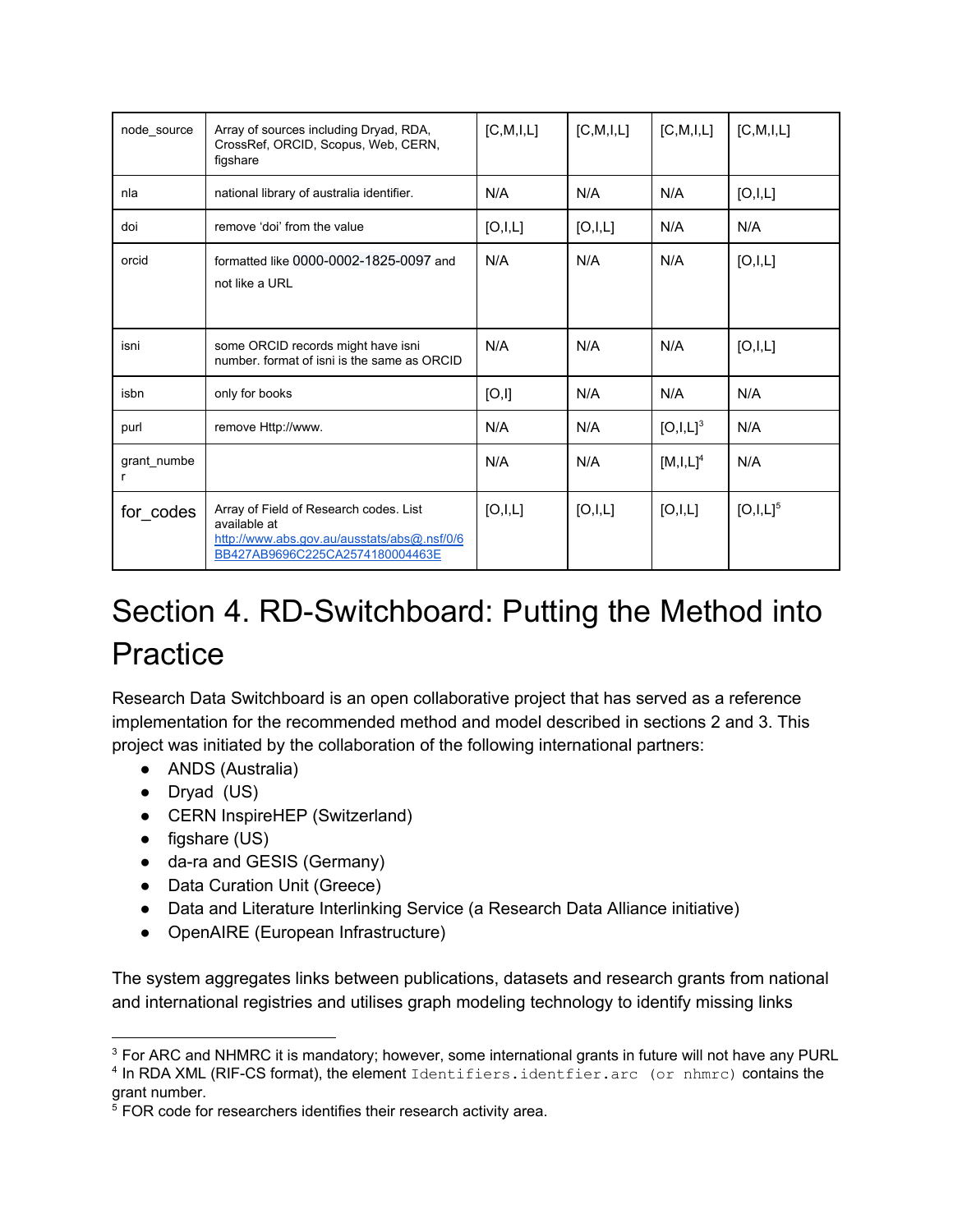between datasets. At the time of writing this paper, RD-Switchboard uses the Neo4j graph database and the Force Directed Graph Drawing Algorithm to visualise the links between datasets as demonstrated in Figure 1. Here, RD-Switchboard has identified the datasets co-authored by Australian researchers in Dryad and CERN data repositories, and linked them to datasets in the Research Data Australia repository.



Figure 1: RD-Switchboard interface to the graph database using Neo4j



Figure 2: RD-Switchboard abstract architecture

The abstract architecture level of the RD-Switchboard is presented in the Figure 2 where a Data Provider layer enables data repositories to import metadata records into the platform, a Graph Creation layer aggregates information and uses Google API and other services to identify missing connections, and the outcome is an accessible Data Access Layer.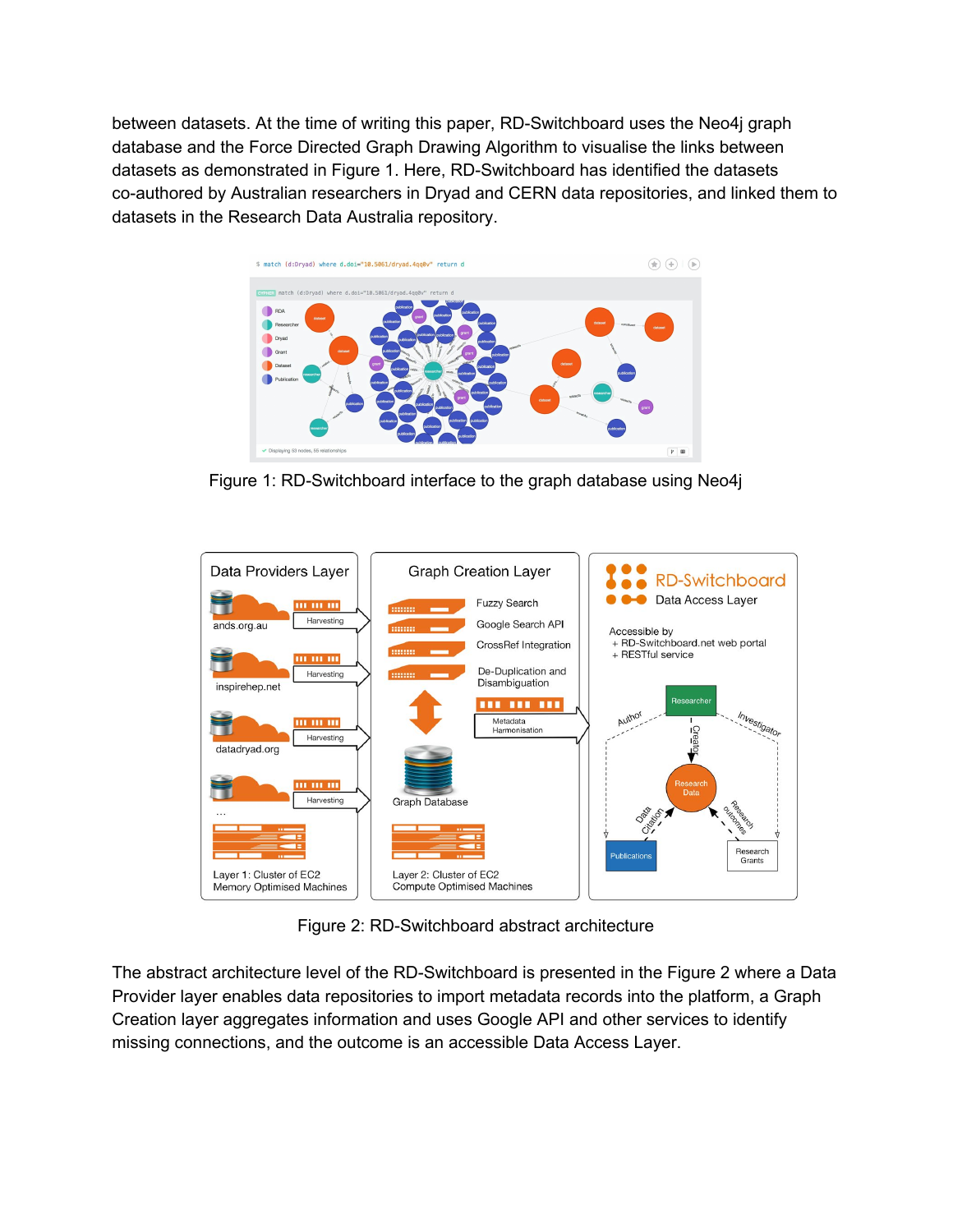The source code for RD-Switchboard is accessible at http://github.com/rd-switchboard, and you can find futher updates on this project at http://rd-switchboard.org .

#### Section 5. Results of Connectivities between Nodes

This section shows the results of the connections identified by the RD-Switchboard platform. Please note that these results are valid at the time of writing this document (September 2015); however, they will change in future as the metadata input sources and the platform evolve.

The queries in the following table have been described in the Cypher language. More information available at http://neo4j.com/docs/stable/cypher-query-lang.html

| <b>Description</b>                                                 | <b>Cypher Query</b>                                                                     | <b>Results</b> |
|--------------------------------------------------------------------|-----------------------------------------------------------------------------------------|----------------|
| Connections between Dryad<br>and ANDS                              | match $(n:$ dryad) - $[*13]$ - $(a:$ ands) return count $(n)$                           | 3,191          |
| Connections between<br>ANDS and CERN                               | match $(n:cern) - [*13] - (a:ands) return count(n)$                                     | 2,634          |
| Connections between Dryad<br>and ORCID researchers                 | match $(n:$ dryad $)-$ [*13] - (o:orcid:researcher) return<br>count (distinct (o. key)) | 1,379          |
| Connections between<br>CERN and ORCID<br>researchers               | match $(n:cern) - [*13] - (o:occid: researcher) return$<br>count (distinct (o. key))    | 858            |
| Connections between da-ra<br>and DLI nodes                         | match $(d:dara) -- (x:dli) return count(distinct(d,key))$                               | 1,009          |
| Connections between da-ra<br>datasets and publications<br>with DOI | match (d:dara)--(x:crossref) return<br>count (distinct (d. key))                        | 1,198          |

#### Section 6. Adoption

The outcome of the DDRI working group and the reference implementation (Research Data Switchboard) can be adopted using the materials available in GitHub repository (github.com/rd-switchboard). At the time of writing this section (Jan 2016) the code based has been adopted by three organisations:

● Australian National Data Service (ANDS) has adopted the code to create a service for discovery of connections between Australian datasets international scholarly works. This work is currently at the testing stage by domain experts.